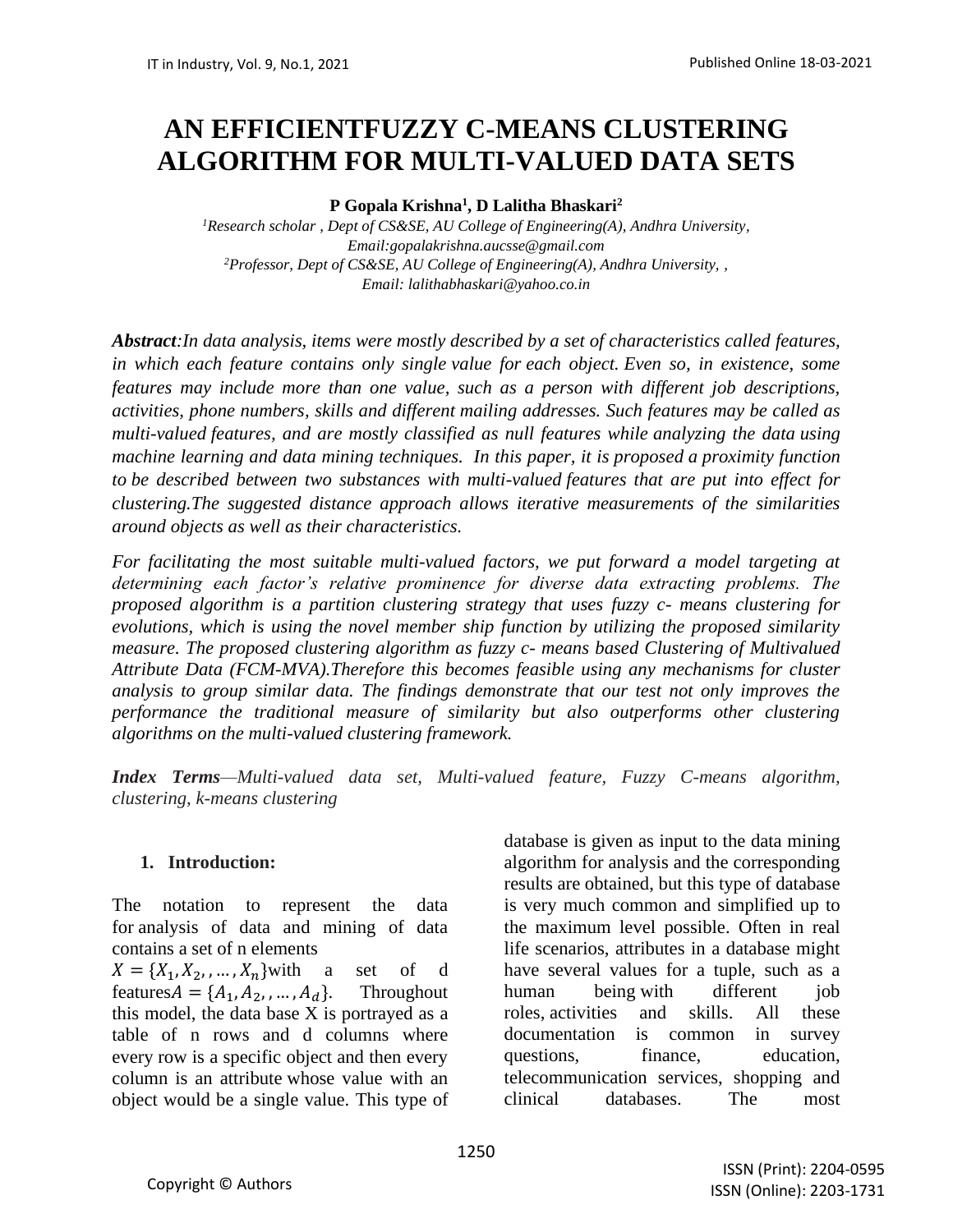common illustration of data in such applications is shown in the table1.

| <b>Table 1: Example of data with Multi-</b> |
|---------------------------------------------|
| <b>Valued features</b>                      |

| Cust | Cust | Ge        | Languag  | Hobbies   |
|------|------|-----------|----------|-----------|
| omer | omer | nde       | es       |           |
| ID   | Nam  | r         | known    |           |
|      | e    |           |          |           |
|      | Jim  | M         | {Hindi,  | {Music,   |
|      |      |           | Urdu     | Reading } |
| 2    | Jack | F         | {Telugu, | {Sports,  |
|      |      |           | Tamil }  | Watching  |
|      |      |           |          | TV l      |
|      |      | $\ddotsc$ |          |           |
|      |      |           |          |           |
| n    | Jill | M         | Hindi,   | Reading,  |
|      |      |           | Tamil    | Swimming  |

Without loss of sweeping statement, the information in table I can be deliberated as follows. Let  $X = \{X_1, X_2, \ldots, X_n\}$  be the database where each  $X_i$  is a tuple also called as object in the database and each object is represented by a set of d attributes  ${A_1, A_2, A_3}$  $..., A<sub>d</sub>$ , where each attribute  $A<sub>i</sub>$  may be a single valued attribute or a multi-valued attribute. If the attributeAjis single valued attribute then there exist only one value for each tuple  $X_i(1 \le i \le n)$  in the database **X**, on the other hand for eachthe multi-valued attributeA<sup>j</sup> there exist a non-empty set of values for every tuple  $X_i$  (1≤ i ≤ n) in the database **X.** To evaluate a set of multivalued objects like described in Table I, the widely employed approach introduces duplicate features to depict multivalued attributes. Every unique value of the multi-valued feature is a duplicate feature where its value is 1 if the object seems to have that value in the multi-valued feature; or else, 0 is assigned to the duplicate attribute.Even though duplicate features

modify the interpretation of multivalued features and allow algorithms to perform clustering or classification to study multi-valued data, this approach can lead in the scattering of multi-valued single attribute information is fragmented into several features.As a result the dimensionality of the database is enormously increased and need to preprocess the data by using dimensionality reduction techniques as described in [1], and at the same time the duplicate attributes may have the entries 0 or 1 which causes the existing proximity measures may not produce the accurate results for data analysis.

The rest of this paper is organized as follows: we first introduce some literature used throughout this paper in Section 2. In Section3, the proposed Similarity measureand FCM algorithm is described. In Section 4, we describe our method. Section 5 presents the experimental evidence that demonstrates the advantage of the proposed algorithm. Finally, Section 6 concludes the paper.

#### **2. Related work:**

Giannotti et al. [2] suggested a clustering technique for transnational data using kmeans algorithm by using the Jaccard similarity measure to cluster the multivalued attribute data but meets a weak convergence of the method.Fuyuan Cao. [3] suggested a clustering technique for setvalued data called SV-*k*-modes algorithm here the similarity measure for the two objects with multi-valued attributes is defined and a set-valued mode interpretation of cluster centers is suggested.Wenhao Shu. [4] Proposed a Similarity measure on the unlabeled objects. Subsequently, a features extraction method is designed and characterized by mutual information that is incorporated in a declining universe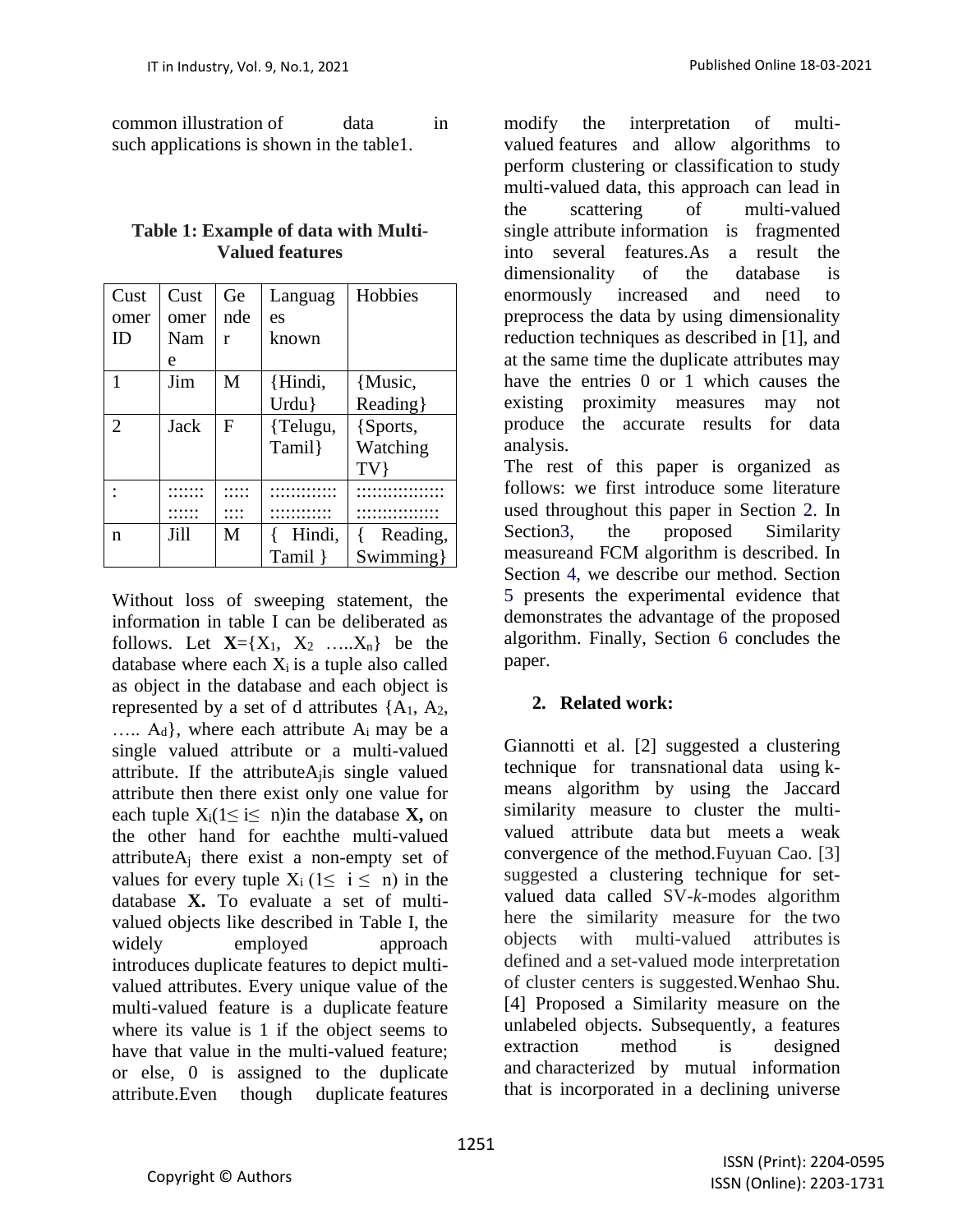to speed up the screening process of characteristics.Guha*et al.* [5] offered a ROCK algorithm, which is of the type agglomerative hierarchical clustering method that is unscalable to large data. It is furthermore hard to acquire the interpretable cluster agents from hierarchical clustering results.F. Giannotti, C. Gozzi, [6] in this paper it is described a model of splitting and managing transactions, i.e. it is the representation of discrete data with variable size. Authors adapt the appropriate mathematical separation concept shown in the K- Means method to reflect proximity of transactions, and reshape the group centroid concept in a fine way.

Celebi et al.[7] provided an analysis of clustering strategies for solving the numerical configuration issue. The best kmeans clustering being implemented based on the analysis of the most common initialization process. Throughout this study, various massive amounts of data have been used to evaluate the clustering quality. However the K-means grouping method have other inconveniences, The k-means and the fuzzy Cmeans (FCM) cluster methods by Ghosh and Dubey[8] especially in comparison are premised on their effectiveness in selecting the right data analysis method. This clustering algorithm significantly considered the data in the form of the positions around different input data objects. FCM has been an unsupervised grouping method applied and used in agricultural, astronomical, biological, environmental, medical imaging, classification and clustering areas, in particular. The research examines the efficiency of the clustering techniques of the FCM in comparison with that of the kmeans methodology of clustering. In the study of the K-means and FCM clustering strategies which discussed in Velmurugan[9] for telecommunications

connection-related data. The quality of these methodologies has been assessed based mostly on network connection area. This article has said that, contrast to the k-means clustering, the FCM methodology was much more precise and easier to implement.Wang et al [10] have presented the information of attribute proximity for objects (CASO) to do clustering. The interconnected and intraconnected features for the improved accuracy and the learning of complexity are investigated in this research. Entirely focused on attribute types it is classified as two types they are categorical and continuous. This paper concluded also that categorical grouping strategies based on the results were best appropriate for large-size data. In order to group, control association processing and several other data analysis, Mukhopathy et al. [11] presented various evolutionary multi - objective methodologies. Whenever the number of features is high, the key limitation of the binary coding scheme could not be clustered. In addition, this paper explored two separate algorithms for multi objective functional rule mining which includes MODENAR and MODE, along with this three specific kinds of data are also studied, such as descriptive, numeric and fuzzy methods of data collection. The experiment showed that categorical strategies for data clustering effectively group huge size data with even a wide range of features. Kim et al. [12] suggested that the GK method cluster accuracy index be focused on the relative standard shared value with all feasible fuzzified-cluster couples. Zhang et al. [13] adopted the Pearson correlation In order to calculate the distance and suggested an appropriate function, In order to affect the labeling of a pixel in the close surroundings, Ahmed et al [14] changed its optimal solution as that of the regular FCM algorithm. The updated proposed method improved the efficiency on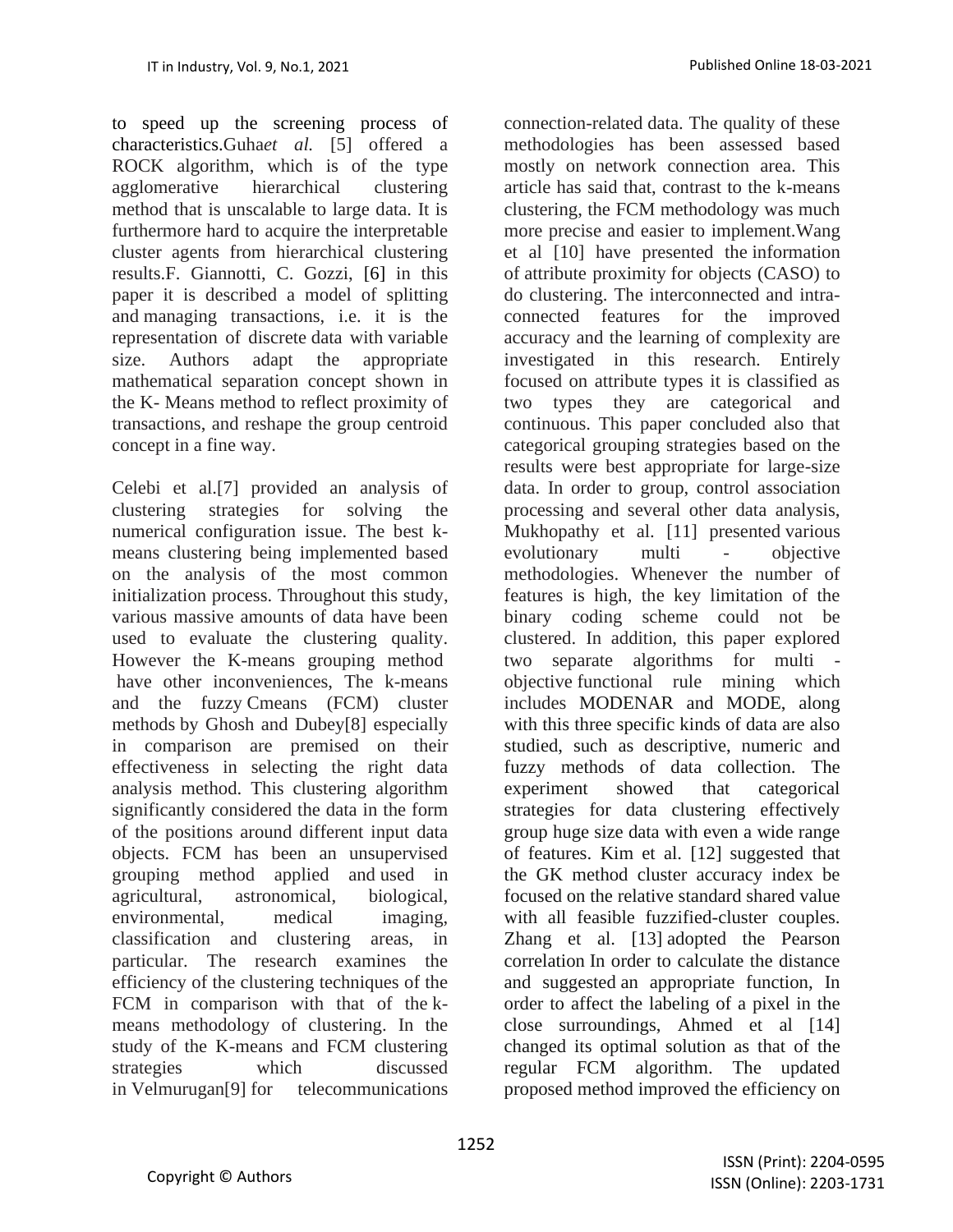noisy pictures from traditional FCM techniques. Nonetheless, the way the adjacent knowledge is integrated restricts its access to single functional inputs.

In order to identify the cluster formation number, Zhang et al. [15] proposed a new WGLI utilizing global best affiliation as general properties and the bipartite system extensibility as smaller local domain. Charles Bouveyron and Brunet-Saumard[16] designed a method of established modelbased data segmentation approaches. Grouping on models was a common tool known by its probability - based frameworks and versatility. The Hamming distancebased discrete PSO algorithm for classification and recognition in gene sequences was proposed by Haider Banka and Suresh Dara [17]. The test results suggest that the HDBPSO offered the improvement in the proximity calculation while using the hamming distance. In order to maximize the effectiveness of the Fuzzy classifiers, a new feature selection process has been proposed by LyamineHedjazi et al [18] that includes all blended types and higher dimensional relevant data on membership limits. The findings show that the approach contributes to a great improvement in the efficiency of classification of both fuzzy classification and other state-of-the-art classifiers.

# **2.1.Data Classification grounded on multi-valued attributes:**

The classification of data continues to be a critical step in which instances of classes are based on the relevant features that are predicted. K-NN is really a famous classification framework from an MRDM interpretation [19], and is one of the most common lazy models [20]. The model gained its popularity in recent years 1990s, even though the model was introduced in the 1950s [21].Each individual unidentified entity is defined by comparison with current objects throughout the dataset as the basic definition. It allows k value to be associated only with highest correlation. K- The system is fed with the interest. The unknown instance is identified only with largest value on the strength of its label across all objects.Proximity metrics are used to measure the similarities between different objects. Euclidean distance [22] has become one of the popular distance measures commonly applied to certain classification methods which refers to the numerical values. Mostly in case of nominal variables distance is calculated with the assignment of 0 in different kinds and a 1 for completely identical values.

In cases where single valued or multi-valued attributes were included, a special proximity metric concept must be introduced, which is reliable of comparing various sets. Investigators therefore propose different criteria that describes the proximity between pair of sets. In this proposed study it is analyzed that the studies [23], [24], and [25] represents the proximity metric between various attributes and compiled for computation of such analyses. Distance estimation of all study results concluded in identical results and thus findings of the Tanimoto test were reported in this document.

The proximity of a set of values to another set of values using Tanimoto measure is represented as given bellow

$$
D = \frac{|X| + |Y| - 2|X \cap Y|}{|X| + |Y| - |X \cap Y|}
$$
\n(1)

In the above measure the intersection between A and B is applied on the distance measure, it can apply to sets with different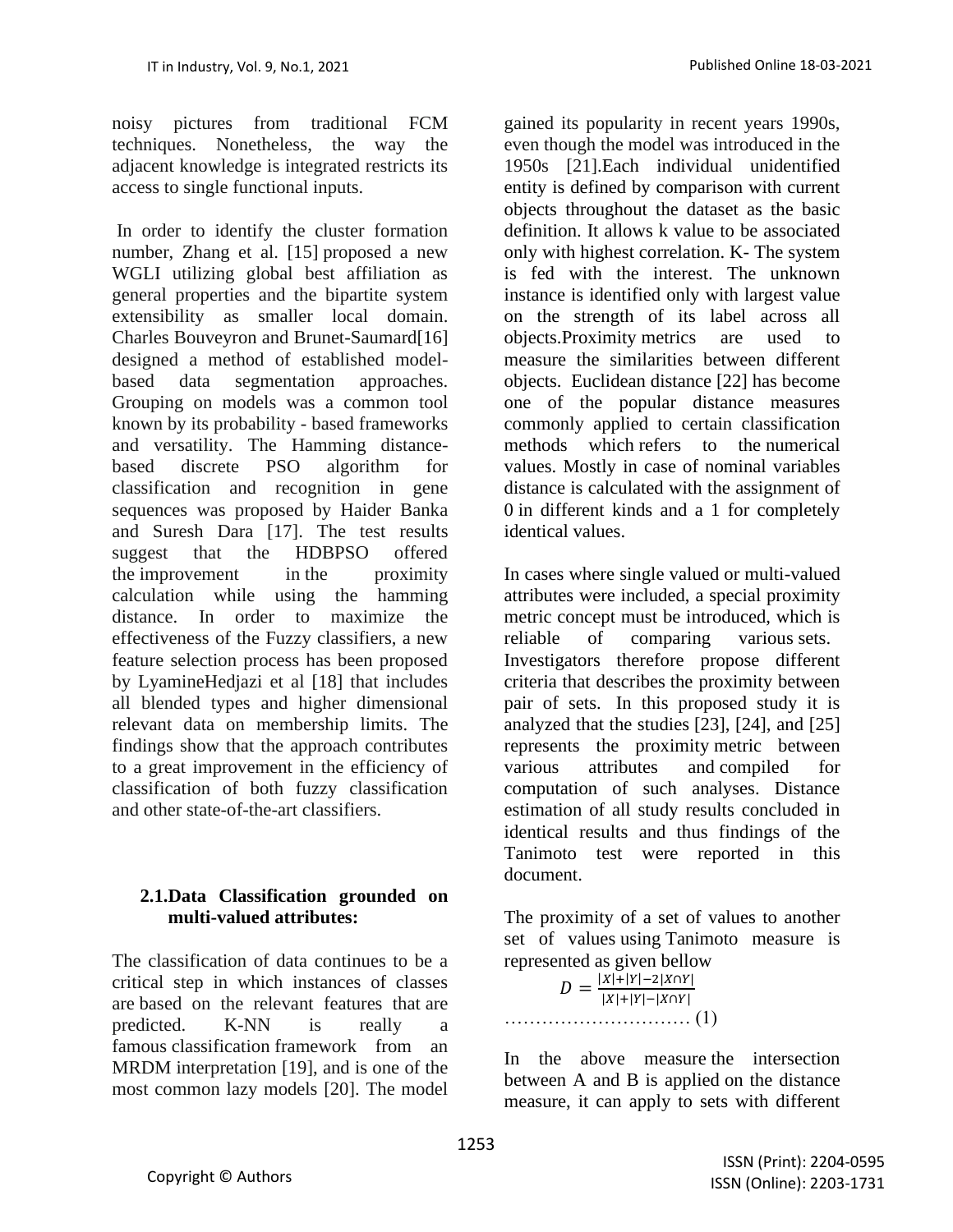data. The proximity is assessed on the basis of difference in case of continuous values of  $x_i$  and  $y_i$ .

$$
D = \frac{|x_i| - |y_j|}{|x_i| + |y_j|}
$$

A database with multi-valued attributes includes data of different values. Two concepts namely MMC and MMDT were described for multivalued databases in [26] and [27] the two methodologies are developed by the decision tree approach. The modified edition of MMC is MMDT of these the MMC separates features, whereas the MMDT method additionally improves certain features, to ensure the highest efficiency of classification details. In the general context these methods could not extract the appropriate optimum features from the multi-valued data base.The study [28] describes a new method to choose the best set of values for multi-valued features, which makes it easier to quantify their significance for extraction method. This model suggested to select values based on related transaction weight, in contrast to the general trend of choosing values for multi-valued features depending on the frequency. The developed concept is generated by the utility analysis techniques, in which the values are chosen according to their significance instead of its occurrence.

In the same context, [29] a multifunctional attribute relevance test called RMULT has been developed to estimate the significance for classification including its multi-valued feature. The aim of this metric is to assess the multivalued classification feature scope. Even so, multiple values are combined with the multivalued features, so various values of these characteristics correspond to different groupings.A model by LNC.Prakash K [30], a DE-based Multi-valued Attribute Data (DEC-MVA) clustering algorithm was developed to evaluate the relative importance of each factor in relation to various data extraction issues to promote the most appropriate multi-valued factors. This

framework developed also an evolutionary method that utilizes a differential evolution framework that incorporates the transaction utility as optimization process.In this framework, the insight of this article represents a new distance metric that matches a multi-valued characteristics of various classes, this measure is suitable for both clustering and classification methods of databaseanalysis.

#### **3. Similarity measure:**

Attempting to follow what has been discussed in the preceding sections on distance metrics, essential aspects should be taken when choosing a suitable distance metric for the job of multi-valued clustering. These aspects have included type of analysis as well as the purpose of analysis which, as a result, determine the type of distance metric that will be used. Whenever the purpose is to determine similarity for multivalued attributes, i.e. the presence of perfect similar patterns would not only be essential, but it is also important to consider the partial similarity as well as the unmatched values of the multi-valued attribute values.The strategy to find similarity between multivalued objects while conducting clustering is depending on multi-valued characteristic. In comparison to current metrics it allows much use of more than one point of comparison to find similarity for clustering. In this article the similarities of objects is determined as follows:

proximity calculation between two values of multi-valued attribute values X and Y, denoted by DMA(X, Y) and defined by considering the distance between the elements of the two sets (or multi-valued attribute values) i.e. to consider all possible pairs created by X and Y. It can be calculated by taking the average of all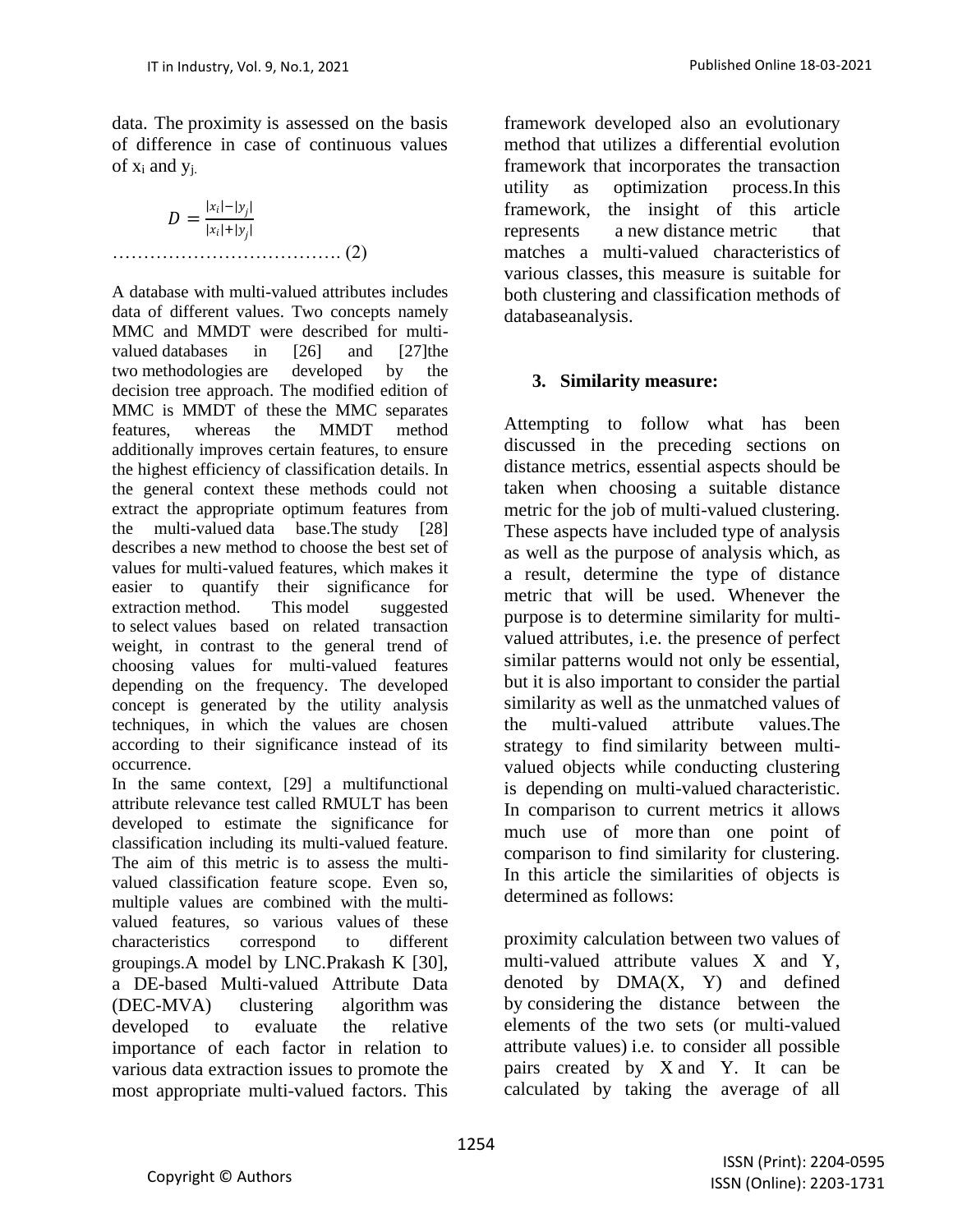distances in pairs which will be given in the following mathematical formulation.

$$
DMA(X, Y)
$$
  
= 
$$
\begin{cases} \frac{\sum_{i=1}^{n} \sum_{j=1}^{m} d(x_i, y_j)}{|X||Y|}, & if X \neq Y \\ 0 & if X = Y \end{cases}
$$
........

Where  $X = \{x_1, x_2, x_3, \dots, x_n\}, \quad n \geq 1$ and  $Y = \{y_1, y_2, y_3, \dots, y_m\}$ ,  $m \ge 1$  also  $d(x_i, y_j)$  is the distance between each pair of values formed from X and Y which is defined as given bellow.

 $d(x_i, y_j)$ 

... ........ (3) inction is an optimization function, which function tests the partitioning efficiency that separates a dataset into C clusters.The FCM algorithm tests the Partitioning efficiency by measuring the distance from the pattern Xi,tothe current candidate cluster center Cjwith the distancefrom pattern Xi**,** to other candidate cluster centers. The objective determines the weighted total of squared errors within the category, which is minimised as follows.

(, ) = ∑∑(µ) <sup>2</sup> … … … … … … … .. (6) =1 −1

Where

*n:* the number of patterns in *X*

=  $\overline{\mathcal{L}}$  $\mathbf{I}$  $\int |x_i - y_j|,$  if  $x_i$  and  $y_j$  are continuious  $\mathcal{Q}$ alues 0  $if x_i$  and  $y_j$  are discrete and  $\dot{x_i}$  the me 1 if  $x_i$  and  $y_j$  are discrete and  $x_i \neq y_i$ <br> $\downarrow$ mbersnip rungty **Cathe number of clusters**  $U_{\mathbf{x}}$ , the membership function matrix; the elements of *U* are  $(\mu_{ij})$ 

The Proximity  $SIM(R_i, R_k)$  between the two fixed non-ordered data vectors  $R_i$  and  $R_k$ which are described by a set of  $d$  number of attributes is defined in terms of the similarity between their individual dimensions. The dimension similarity can be measured usingDMA(X, Y). The value of  $SIM(R_i, R_k)$  can be obtained from the following equation:

$$
SIM(R_i, R_k)
$$
  
= 
$$
\frac{\sum_{j=1}^{d} \text{DMA}(R_i^j, R_k^j)}{d}
$$
 .... ... .... ... (5)

#### **3.1.Fuzzy C-Means Clustering Algorithm (FCM):**

In this section, we briefly define the Fuzzy C-means algorithm.Find a collection of unidentified objects  $X = \{X_1, X_2, \dots, X_n\},\$ Here n is the total number of variations and the dis of the pattern vectors (features).The FCM algorithm is based on reducing the value of an objective function.The objective

 $\mu_{ij}$ : the value of the membership function of the i<sup>th</sup> pattern belonging to thej<sup>th</sup>cluster dij*:* the distance from Xi**,** to Cj*,*  where  $C_i$  denotes the cluster center of the  $j<sup>th</sup>$ cluster

m: the exponent on  $\mu_{ij}$  to control fuzziness or amount of clusters overlap

The FCM algorithm focuses on minimizing *Jm*subject to the following constraints on *U:*  $\mu_{ij} \in [0, 1], i = 1...$  n and  $j = 1...$ C

$$
\sum_{j=1}^{C} \mu_{ij} = 1, i
$$
  
= 1 ......*n*  

$$
0 < \sum_{i=1}^{n} \mu_{ij} < n, j
$$
  
= 1 ......*C*

Function  $J_m(U, C)$ A restricted optimization issue is defined, which can be translated by using the Lagrange multiplier technique to an uncontrolled optimization problem.

$$
\mu_{ij} = \frac{1}{\sum_{i=1}^{C} (\frac{di_j}{di})^{\frac{2}{m-1}}}, i =
$$

ISSN (Print): 2204-0595 ISSN (Online): 2203-1731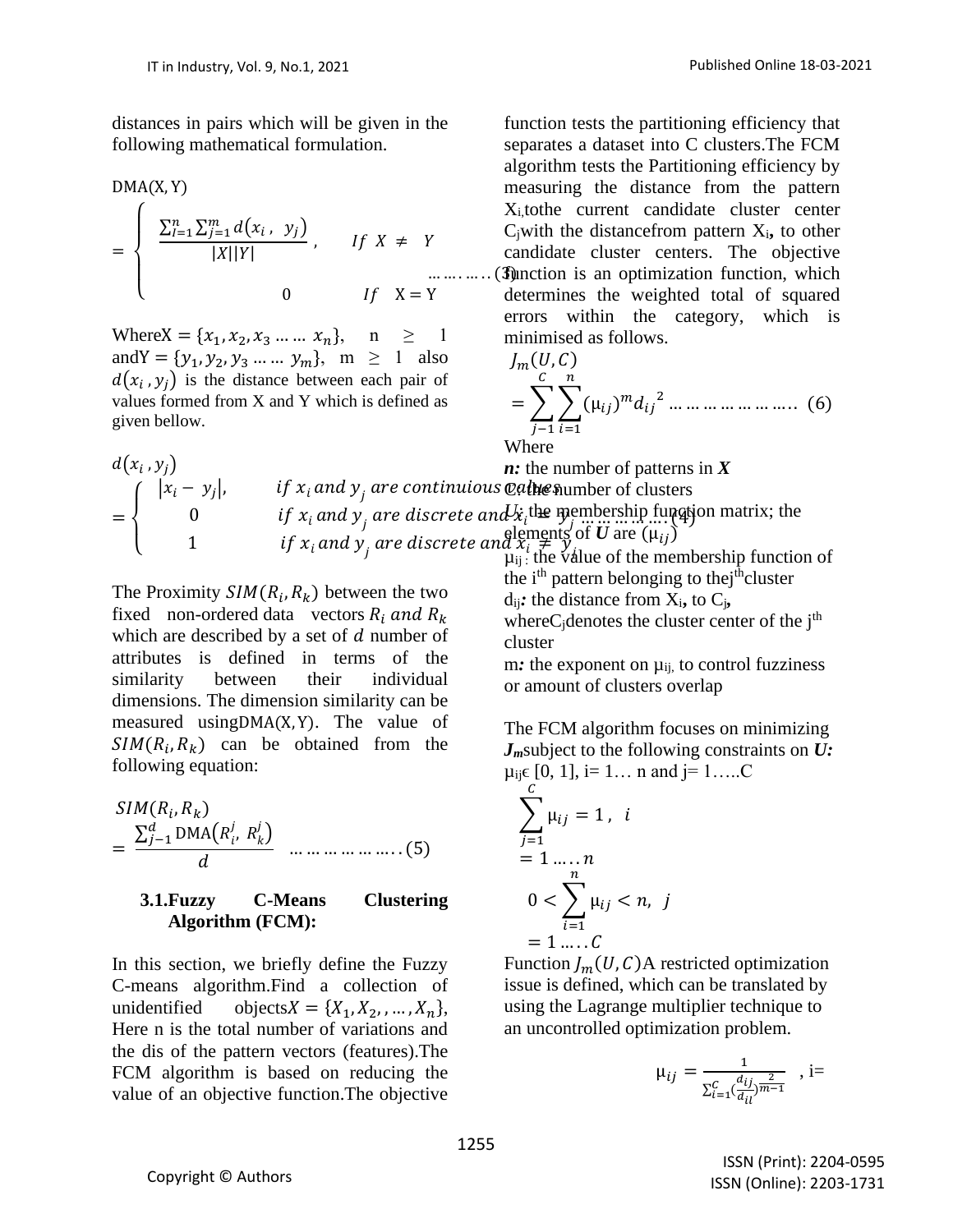1... n, andj, 
$$
1=1
$$
...C ... (7)

Where 
$$
\mu_{ij} = \begin{cases} 1 & \text{if } d_{ij} = 0 \\ 0 & \text{if } l \neq j \end{cases}
$$
  

$$
C_j^t = \frac{\sum_{i=1}^n (\mu_{ij}^{(t-1)})^m x_i}{\sum_{i=1}^n (\mu_{ij}^{(t-1)})^m},
$$
  
j=1... C ....... (8)

A range of initial cluster centres begins with the FCM algorithm (or *arbitrary membership values).* Then, iterates the two functions upgrading  $\mu_{ij}$  and  $C_j^t$  at the i<sup>th</sup> iteration until the cluster centers are stable or the objective function in  $J_m(U, C)$ converges to a local minimum. The complete algorithm consists of the

following steps:

**Step 1:** Given a fixed number *C,*  initialize the cluster center matrix C 0 by using **a** random

generator from the original dataset. Record the cluster centers, set *t=O,*   $m = 2$ , and

decide ɛ, where ɛis a small positive constant.

- **Step 2:** Initialize the membership matrix  $U^0$  by using functions of  $\mu_{ij}$ .
- **Step 3:** Increase *t* by one. Compute the new cluster center matrix (candidate) C<sup>t</sup>byusing $C_j^t$ .
- **Step 4:** Compute the new membership matrix *U<sup>t</sup>*by using functions of  $\mu_{ij}$ .
- **Step 5:** If  $||U^t U^{t-1}|| <$  at then stop, otherwise go to **step3.**

# **4. Fuzzy C-Means Clustering Algorithm for Multi-Valued Data (FCM-MVA):**

Let  $X = \{X_1, X_2, ..., X_n\}$ be a set of n multivalued data. Let data  $X_i$   $(1 \le i \le n)$  be

defined by a set of attributes  $\{A_1, A_2, A_3, \dots, A_d\}$  in which the attribute  $A_l$  is either a single-valued or multivalued attribute.Each $A_i$  describes a domain of values denoted by  $DMN(A_l) =$  $\{a_l^1, a_l^2, \dots, a_l^{n_l}\}$ , where  $n_l$  is the number of distinctvalues of attribute  $A_l$  for  $1 \le l \le d$ . If  $A_l$  is a single valued attribute then each  $a_l^i$  $(1 \le i \le n_l)$  is considered as a set of single value and If  $A_l$  is a multi-valued attribute then each  $a_l^i$   $(1 \le i \le n_l)$  is considered as a set of multiple values. A domain  $DMN(A_l)$ is defined as a finite and unordered. Let  $X_i$ be denotedby $\{x_{i,1}, x_{i,2}, \ldots, x_{i,d}\}$ , thus Xj can be logicallyrepresented as a conjunction of pairs of attribute-valuesas given bellow  $[A_1 = x_{i,1}] \wedge [A_2 = x_{i,2}] \wedge ... ... \wedge [A_d =$  $[x_{j,d}]$ Where $x_{j,l}$   $\epsilon$ DMN $(A_l)$  for  $1 \le l \le d$ .

The objective of the FCM algorithm for multi-valued data (**FCM-MVA)** is to cluster the data set X into k clusters by minimizingthe function as given in the equation  $J_m(U, C: X)$ .

$$
J_m(U, C; X)
$$
  
=  $\sum_{j-1}^{k} \sum_{i=1}^{n} (\mu_{ij})^m d_{ij}^2 \dots \dots \dots \dots \dots \dots \dots (9)$   
Subject to  $0 \le \mu_{ij} \le 1$ ;  $1 \le j \le$ 

$$
k; \qquad 1 \le i \le n
$$

$$
\sum_{j=1}^{k} \mu_{ij} = 1, i
$$
  
= 1 .... n  

$$
0 < \sum_{i=1}^{n} \mu_{ij} < n, j
$$
  
= 1 .... k

Where  $\mu_{ij}$  is the membership degree of data  $Xj$  to the i<sup>th</sup> cluster, and is additionally an element of a  $k \times n$  pattern matrix  $U =$  $[\mu_{ij}]$ .  $V = \{V_1, V_2, \dots, V_k\}$ Consists of the centroids of the fuzzy clusters. Centroid V<sup>i</sup> is represented as  $\{V_{i1}, V_{i2}, \ldots, V_{id}\}$  the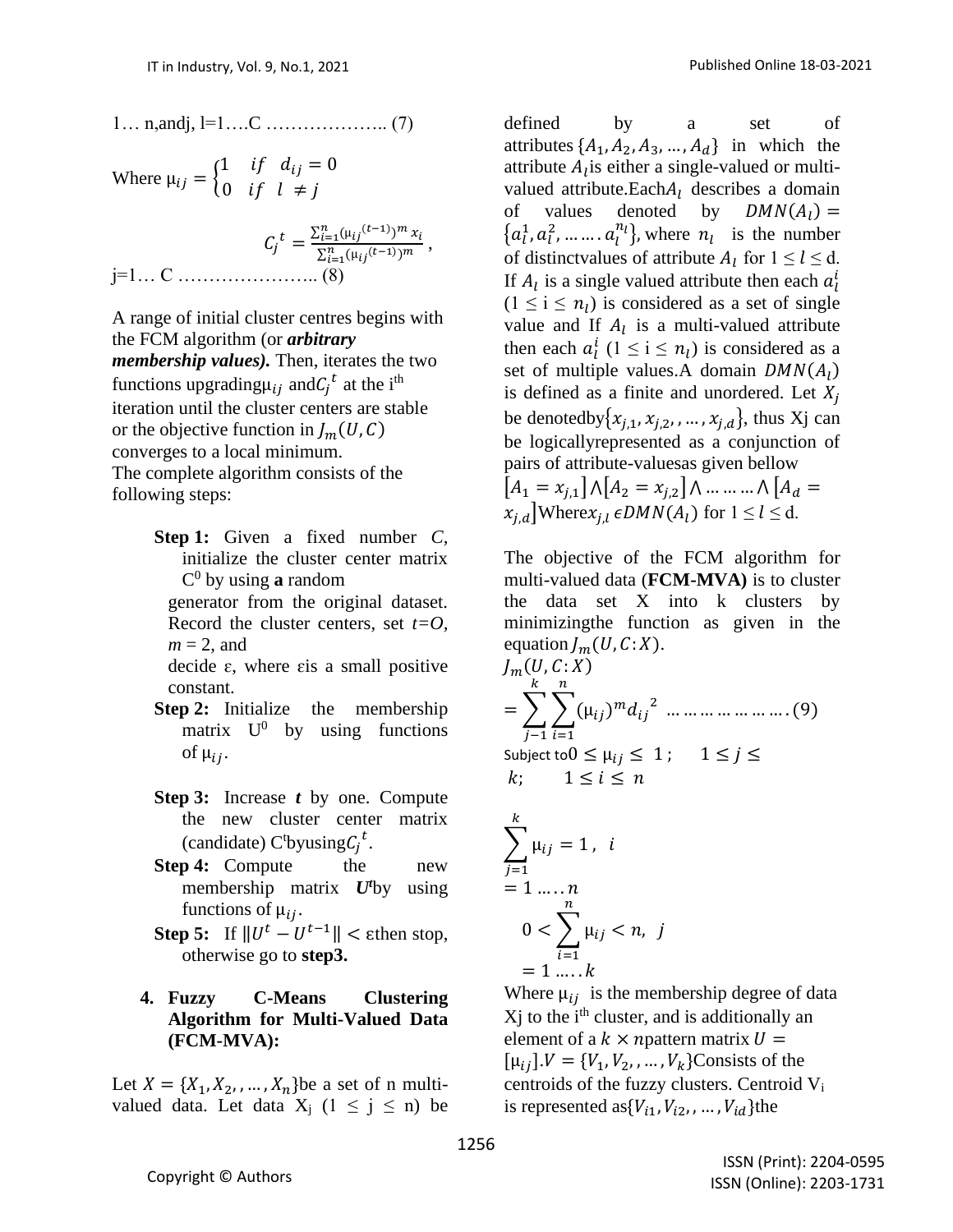parameter m controls the fuzziness of membership of each datum.

The fuzzy k-means algorithm expands to cluster multi-value data based on the Fuzzy c-means-type technique to cluster multivalue data.Next, the approach is introduced to calculate the distance between a cluster centroid and a datum, along with the process of updating the cluster centroid at each iteration. The distance measure  $SIM(V_i, X_j)$ between a centroid Vi and a multi-valued data point Xj is defined as described above in similarity measure which is Eq $(5)$ .

The cluster centroids are updated when the cluster centroid  $V_i = \{V_{i1}, V_{i2}, ..., V_{id}\}$  is given, each  $V_{il} \in V_i$  for  $1 \leq l \leq d$ , based on the type of the attribute. If the attribute  $A_l$  is numerical then  $V_{il}$  is updated as given bellow.

$$
V_{il}^{t} = \frac{\sum_{i=1}^{n} (\mu_{ij}^{(t-1)})^{m} x_{i}}{\sum_{i=1}^{n} (\mu_{ij}^{(t-1)})^{m}}, \qquad j=1... k
$$
  
................. (10)

For the categorical attribute  $A_l$  the centroid value  $V_{il}$  is updated as given bellow.

$$
V_{il}^{t} = a_{l}^{(s)} \epsilon \, DMN(A_{l}) \quad \dots \dots \dots \dots \dots \dots (11)
$$

 $\overline{1}$  $\mathbf{I}$  $\mathbf{I}$ 

where 
$$
\sum_{x_{jl}=a_l(s)} (\mu_{ij})^m
$$

$$
\geq \sum_{\substack{x_{jl}=a_l(t) \\ \leq n_l}} (\mu_{ij})^m , 1 \leq t
$$

#### **4.1.The proposed clustering algorithm for multi-valued data:**

To minimize the objective function  $J_m(U, C: X)$ that is Eq (9) with suggested centroids which are defined in Eq (10) and Eq (11), The proposed algorithm uses the prototype form Fuzzy c-means for multivalued cluster data.

**Step 1:** Choose initial centroids given the number of clusters, k, and a selected value of m  $V(0)$ ,  $(t = 0)$ . Each  $V_{il} \in V$  is assigned random membership values for  $U^t$ .

**Step 2:** Compute the  $i<sup>th</sup>$  fuzzy cluster for  $i = 1...k$ . For each  $X_j$ :

$$
\mu_{ij}(t) \frac{1}{\sum_{z=1}^{k} \left(\frac{SIM(V_i, X_j)}{SIM(V_z, X_j)}\right)^{\frac{2}{m-1}}}
$$

**Step 3:** Update the fuzzy cluster centroid

> $V(t) = \{V_{i1}, \dots, V_{il}, \dots, V_{id}\}$ for i = 1, 2... k.For each $V_{il} \in A_l$ .

 $\left( \frac{\sum_{i=1}^{n} (\mu_{ij}^{(t-1)})^m x_i}{\sum_{i=1}^{n} (\mu_{ij}^{(t-1)})^m x_i} \right)$  $\sum_{i=1}^{n} (\mu_{ij}^{(t-1)})^m$ If  $A_l$  is continuous valued attribute

$$
V_{il}^t = \begin{cases} a_l^{(s)} \in DMN(A_l) \text{ If } A_l \text{ is categorical valued attribute} \\ \text{where } \sum_{x_{jl} = a_l^{(s)}} (\mu_{ij})^m \ge \sum_{x_{jl} = a_l^{(t)}} (\mu_{ij})^m , 1 \le t \le n_l \end{cases}
$$

**Step 4:** Step 4. If there are no improvement in J<sub>m</sub>, then stop; otherwi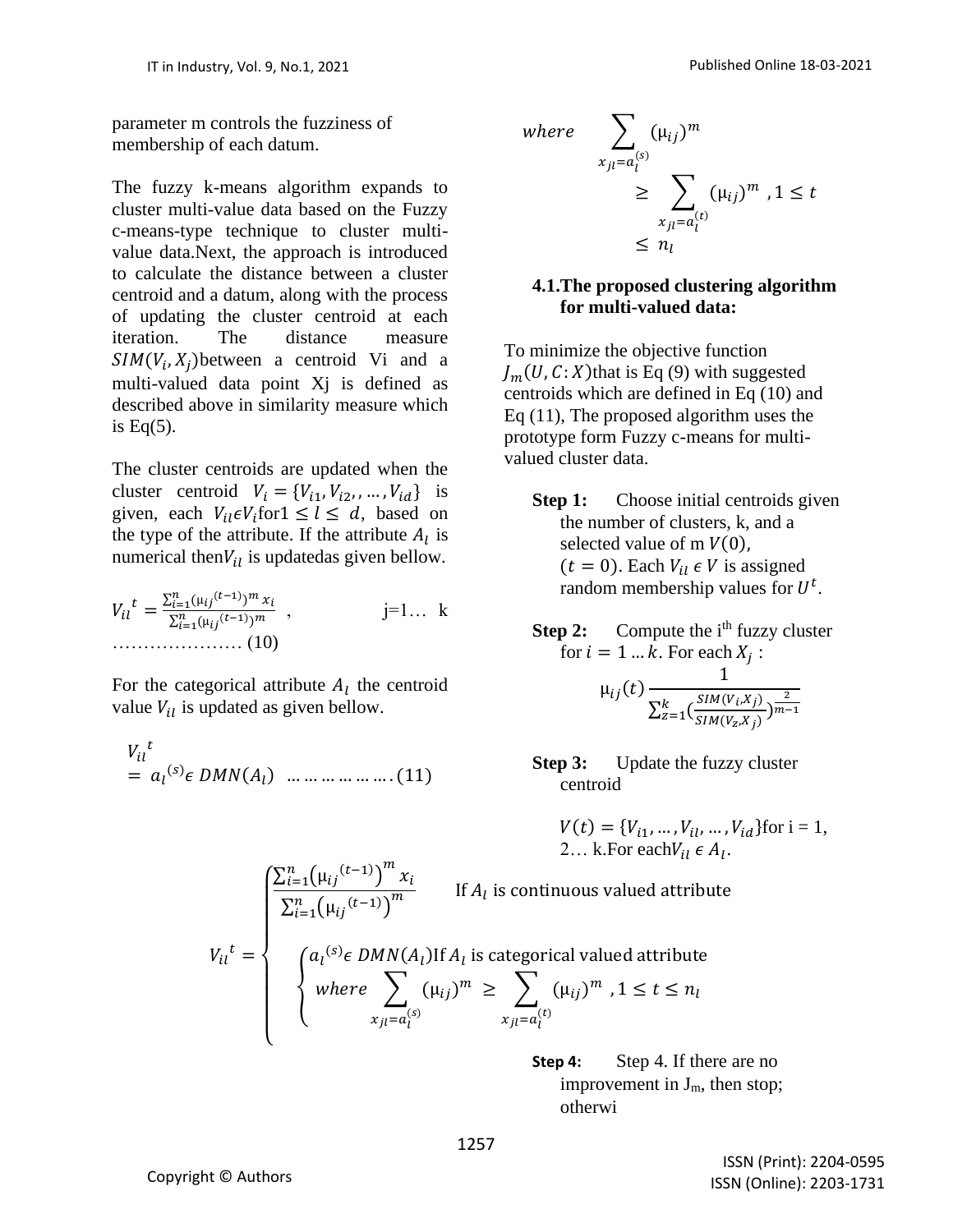se, set  $t \leftarrow t + 1$  also go to Step 2.

# **5. Experimental Study and Performance Analysis**

In this section, empirical studies on datasets, evaluation procedures and related solutions of proposed approach are depicted. In regard to assess the significance of the proposed clustering technique FCM-MVA, the experiments also carried on K-means clustering that tends to cluster the given data, The distance measure that used in this regard is Tanimoto distance measure. The Tanimoto distance between two sets including A to B is referred as D (A, B) and is computed through implementing following formula-

$$
D(A, B) = \frac{|X| + |Y| - 2|X \cap Y|}{|X| + |Y| - |X \cap Y|}
$$

The proximity is assessed on the basis of difference in case of continuous values of x<sup>i</sup> and y<sup>j</sup>

$$
D = \frac{|x_i| - |y_j|}{|x_i| + |y_j|}
$$

The method has been implemented on a 4- GB RAM capacity and i5 processor machine. For the measurement of the results on the resulting clusters, the scripts are described using Python programming language.

# **5.1.The Dataset**

This section explores the projection and properties of the real dataset used in experimental study. The real dataset that used in experiments is CORA [31], and the synthetic dataset is generated by hybridizing the projection and volume of the CORA dataset.

# **Real Dataset**

Researchers' focuses on CORA [31] database, as it includes 2,708 data records and plays a prominent role in research. Each data record is a scientific contribution from any of seven types including RL machine learning methods, CBR models, Probabilistic approaches, Rule based Learning approaches, NNs, Genetic techniques and models based on theory. Each record comprises numerous entries to form a data-subset with 1,433 special words that are referred as attributes. The value set of any two attributes which can hold multiple values are called citing and cited manuscripts.Each document of CORA includes a sub-set of chosen 5,429 special instance identities as a cluster of Multivalues for such attributes usually involve multiple values. Exactness and level of performance of novel approach is determined by utilizing various cluster determination parameters including cluster pureness and cluster HM and also contradictory concepts of both. So as to setup this, the suggested data files are selected based on topic perspectives, asknowledge bases. In addition, clustering of these files into corpuses is observed to assist the optimal determination of clusters according to the selected parameters.

# **Synthetic Dataset**

The dataset generated, by synthesizing the original CORA dataset by adding additional attributes labeled as keywords, and indexing. In addition, around 2000 additional records included to the original dataset. With the effect of the improvements to the CORA dataset that have been reported,The overall records are 4708, with the number of 1433 the basic attributes remain the same, but the multi-value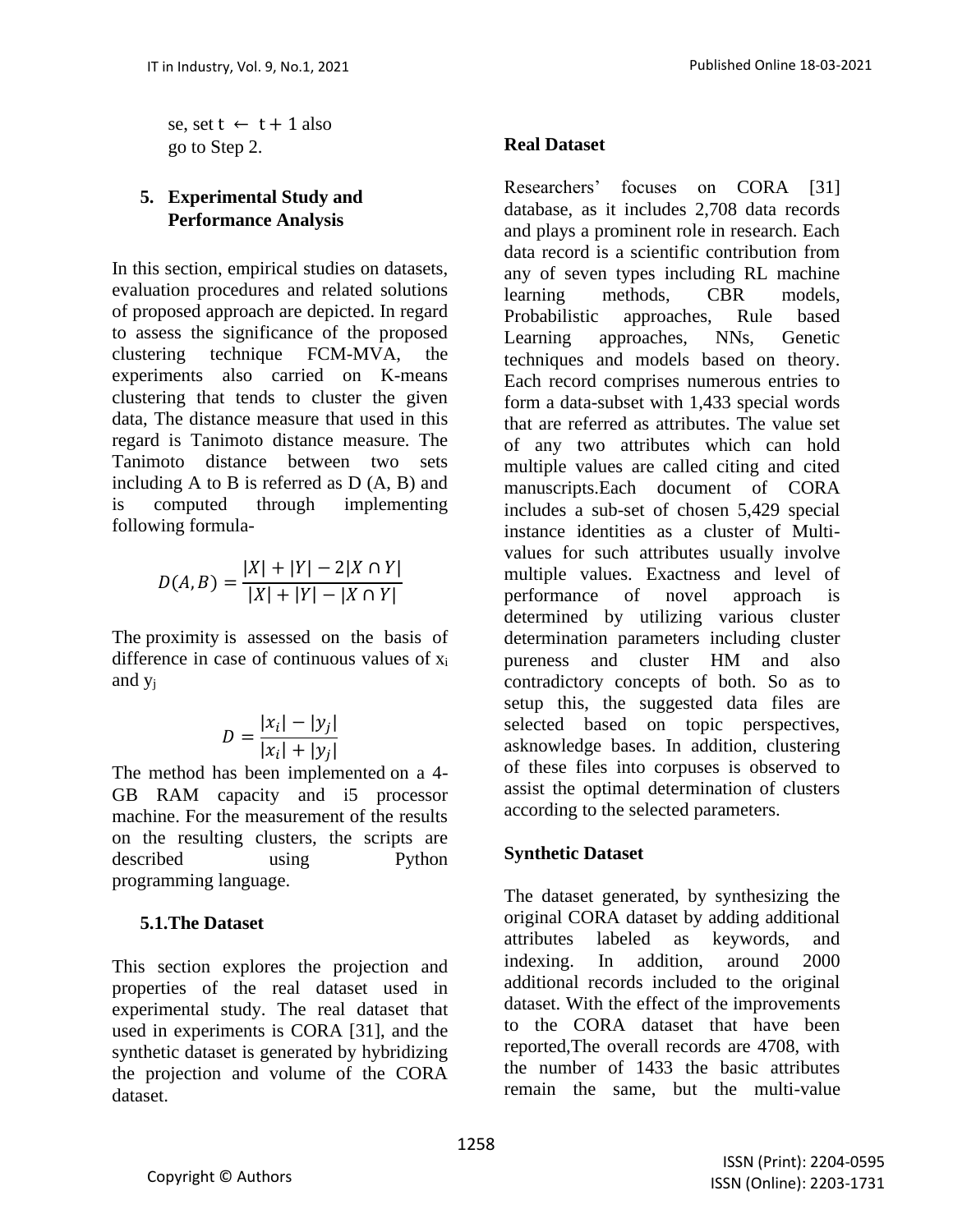attributes have risen from 2 to 4.

#### **Proposed Solution Evaluation Parameters and strategies**

Metrics pureness, as well as inverted pureness and HM of cluster takes a prominent role in cluster determination procedure. The category frequency in every resulted cluster termed as Purity of cluster. Purity parameter can able to remove noise in the clusters, but it is unable to detect the similarities between the records. For instance, in case, each record is considered as single cluster, then purity parameter assigns higher purity value for those clusters. Inverted purity parameters are therefore introduced and are essential to analyse these data clusters as similar categories. This inverted parameter is important in detecting the cluster, which holds highest recall value for each category.Determination of a cluster involving every input records gives the highest value to inverted purity due to the fact that, this parameter unable to nullify the combination of various records captured from different categories. A noteworthy point is that HM of document clusters also considered in addition to above two

parameters. HM parameter is the inverse purity and purity mixture determined by comparing each segment with the higher cumulative accuracy and recall cluster[32],[33],[34] referred to as F-Measure.

#### **5.2.Statistical and Empirical Study of Proposed Work**

The proposed solution guarantees that clusters that are built from dataset documentation and multi-value features are configured because F-Measure is incredibly large for such clusters. The purity standard would have superior precision rates for each observed cluster.In order to further demonstrate the importance of suggested approach, k-means clustering algorithm is implemented on every document along with multi-valued attributes that improve the performance of existing models. The proposed approach also achieves optimal purity and F-Measure parameters. These resulted values of these parameters are effective than the values resulted through earlier methods. Table 2 below displays the statistical evidence relevant to the experimental study of the solution suggested.

**Table 2:** The statistics of the input data and results obtained.

|                                         | <b>FCM-MVA</b>        | K-Means with Tanimoto       |
|-----------------------------------------|-----------------------|-----------------------------|
|                                         | <b>Based</b>          | based multi-valued data     |
|                                         | clustering            | clustering                  |
| Total number of Records in CORA         | 2708                  | 2708                        |
| The maximum number of simple attributes | 1433                  | 1433                        |
| The maximum size of the multivalued set | 5429                  | 5429                        |
| The number of multi-valued attributes   | $\mathcal{D}_{\cdot}$ | $\mathcal{D}_{\mathcal{L}}$ |
| The number of classes (clusters)        | 7                     | 7                           |
| The average of F-measure                | 0.89                  | 0.81                        |
| <b>Average Cluster purity</b>           | 0.91                  | 0.85                        |
| <b>Average Clustering Accuracy</b>      | 0.85                  | 0.77                        |

The above results are shown in the following figure 1.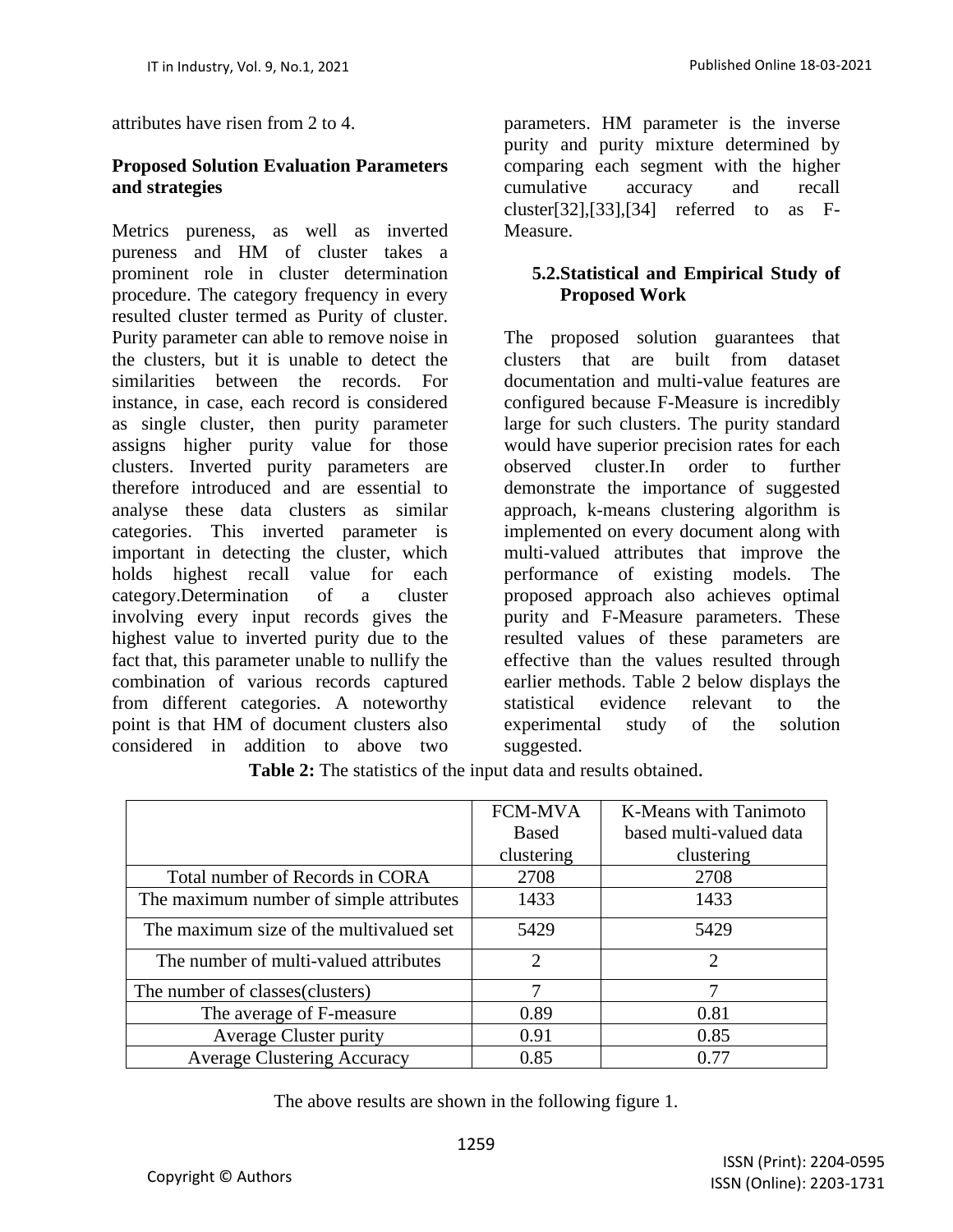

**Figure 1: Resulted average Values of Clustering**



The below Figures depicts purity and F-Measureof dissimilar clusters.

**Figure 2: Resulted F-Measure Value for Dissimilar Clusters**



**Figure 3: Resulted Purity Value for Dissimilar Clusters**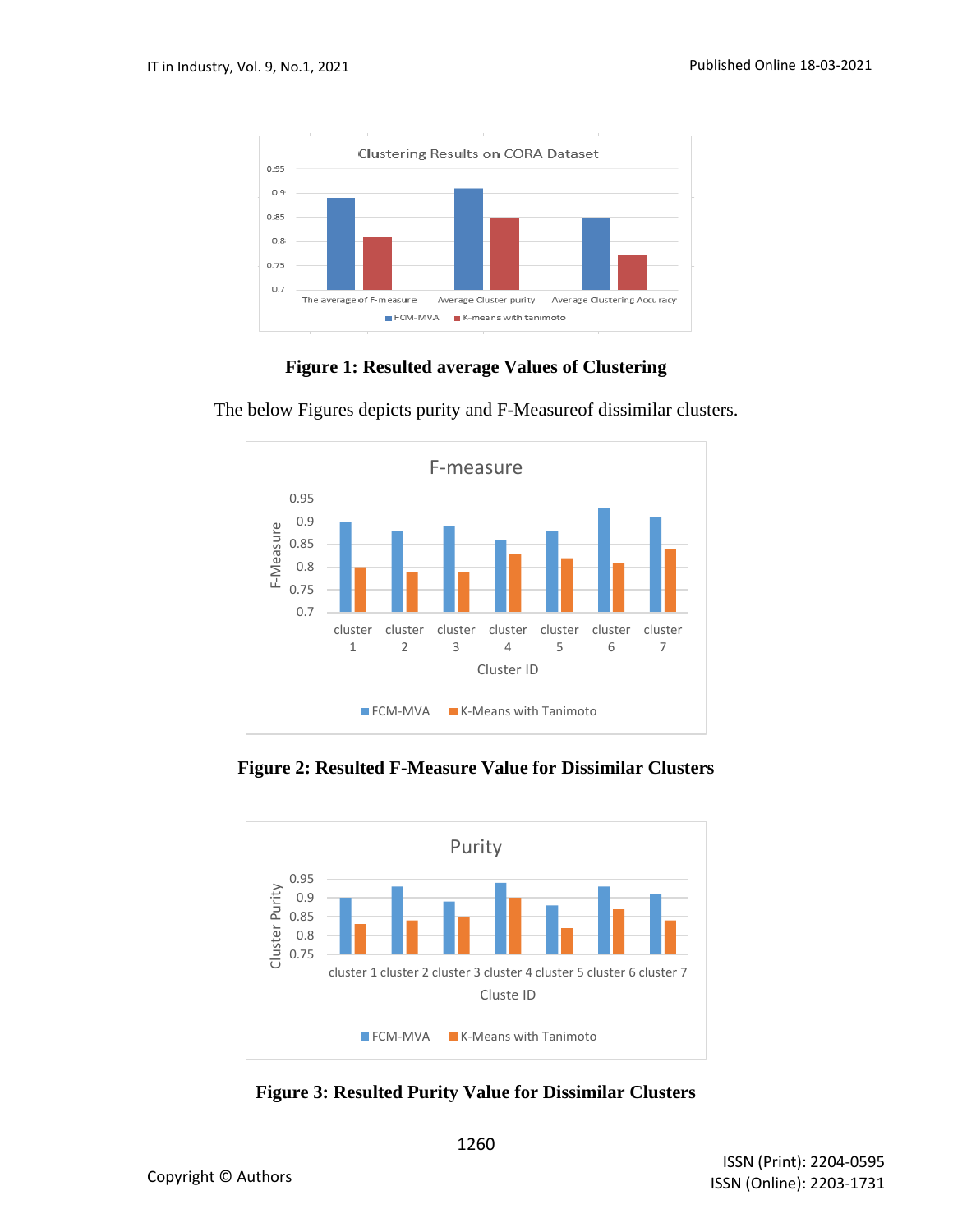The rate of accuracy visualized for both approaches is represented in below Figure 4. It represents the reliable proportion value between derived and original true records of an evaluated cluster.



**Figure 4: Resulted Accuracy Value for Dissimilar Clusters**

The similar Assessment is carried on synthetic dataset, the statistics of the dataset are depicted in Table 3, and the performance metric values obtained from proposed and other clustering techniques, those applied on synthetic dataset are depicted in Table 3.

**Table 3:** The statistics of the input data and results obtained.

|                                                             | <b>FCM-MVA</b><br>Based<br>clustering | K-Means with Tanimoto<br>based multi-valued data<br>clustering |
|-------------------------------------------------------------|---------------------------------------|----------------------------------------------------------------|
| Total number of Records in synthetic dataset<br><b>CORA</b> | 4,708                                 | 4,708                                                          |
| The maximum number of simple attributes                     | 1433                                  | 1433                                                           |
| The number of multi-valued attributes                       | 4                                     | 4                                                              |
| The number of classes (clusters)                            | 7                                     | 7                                                              |
| The average of F-measure                                    | 0.87                                  | 0.79                                                           |
| <b>Average Cluster purity</b>                               | 0.89                                  | 0.83                                                           |
| <b>Average Clustering Accuracy</b>                          | 0.82                                  | 0.75                                                           |

The results depicted for synthetic data evincing the phenomenal performance advantage of the proposed clustering

technique FCM-MVA. The resultant clusters purity, accuracy, and cluster harmonic mean observed for FCM-MVA are more than the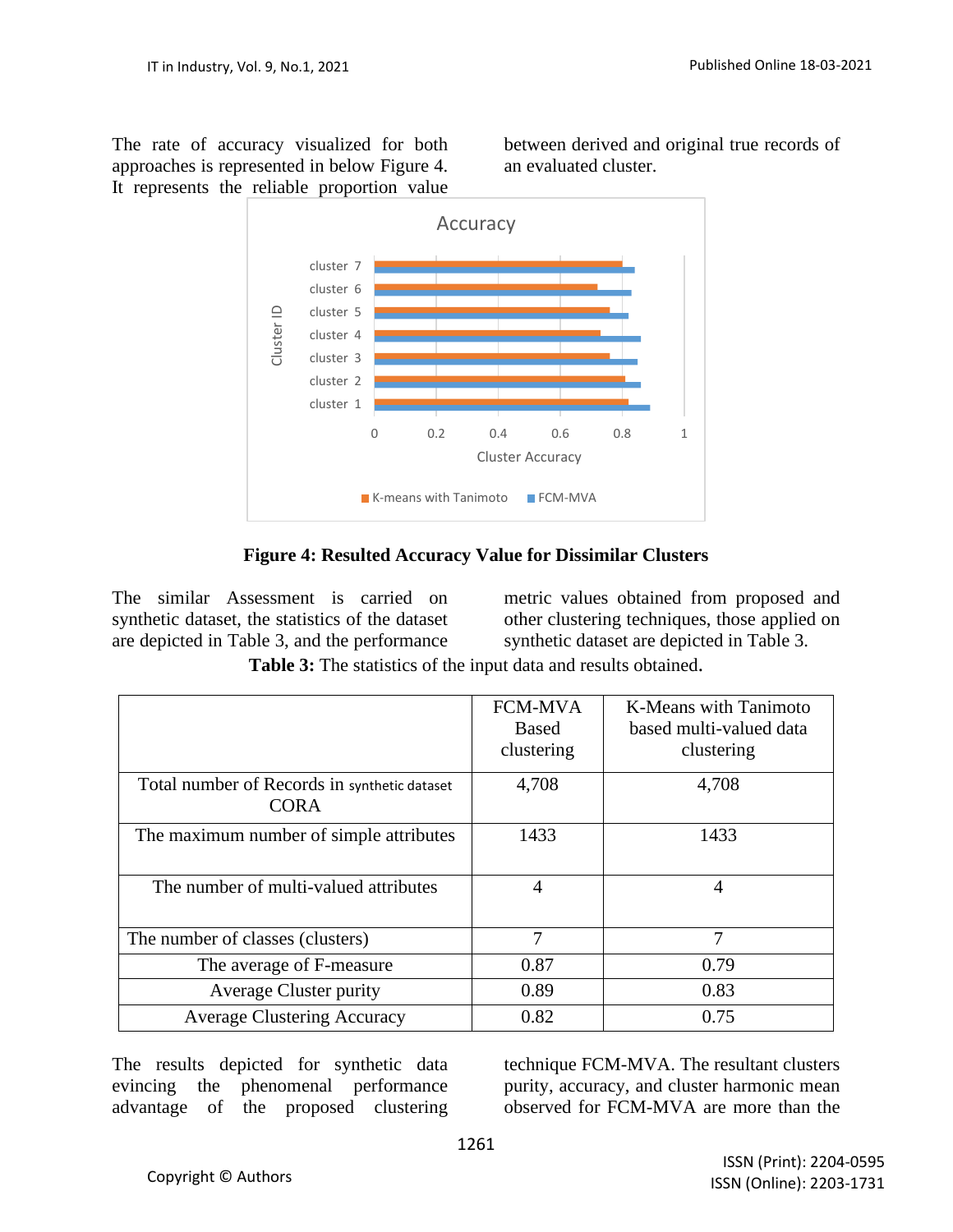respective order of k-means clustering with Tanimoto based multivalued set optimization.

# **6. Conclusions**

The research work reported in this paper is a first step towards FCM-MVA. Clustering based on non-ordered multi-valued attributes is a key requirement in many data mining applications. Clustering in multi-valued has some extra challenges which are not encountered in mono-valued data. In this paper, we have proposed a similarity measure based on both single valued and multi valued attributes, a clustering technique called FCM-MVA for multivalued non-ordered discrete and continuous data items. We validated our proposed technique experimentally on synthetic dataset of diverse characteristics as well as with a real dataset. That the experimental results demonstrate the effectiveness of FCM-MVA as a clustering method on a real dataset referred as CORA [31] (Barragao, 2018),consisting of both multiple values and single value attributes are utilized and a synthetic datasetthat generated by hybridizing the CORA dataset is employed.

The experimental analysis also showed the importance of the proposed distance measurement measure for clustering the data under the unsupervised method of learning. The performance review was carried out by evaluating the outcomes of the proposed model and the other contemporary model called "Tanimoto"(Tasca, 2013).Various cluster performancemetricsalso used such as purity, f-measure, and accuracy.Results observed from empiricalstudy, encouraged the further research work in numerous ways like utilization of the proposed method in various approaches, ways to innovate additional effective models to find the proximityvalues for attributes which comprise multiple values. In addition to that

the outcomes from the experimental analysis are believed to be encouraging the research to deploy in wide directions including usage of proximity measure in different applications.

# **References:**

- 1. J. Han, M. Kamber, and J. Pei, Data Mining: Concepts and Techniques, 3rd ed. San Francisco, CA, USA: Morgan Kaufmann, 2011.
- 2. F. Giannotti, C. Gozzi, and G. Manco, "Clustering transactional data," in*Principles of Data Mining and Knowledge Discovery* (Lecture Notes in Artificial Intelligence), vol. 2431, T. Elomaa*et al.*, Eds. 2002, pp. 175–187.
- 3. Fuyuan Cao , Joshua Zhexue Huang, Jiye Liang, Xingwang Zhao , Yinfeng Meng, Kai Feng, and Yuhua Qian, " An Algorithm for Clustering Categorical Data With Set-Valued Features", in IEEE transactions on neural networks and learning systems, vol. 29, no. 10, october 2018.
- 4. Wenhao Shu and Wenbin Qian, "Mutual Information-based Feature Selection from Set-valued Data", 2014 IEEE 26th International Conference on Tools with Artificial Intelligence.
- 5. S. Guha, R. Rastogi, and K. Shim, "Rock: A robust clustering algorithmfor categorical attributes," in *Proc. 15th Int. Conf. Data Eng.*, Sydney,NSW, Australia, Mar. 1999, pp. 512–521.
- 6. 6 .F. Giannotti, C. Gozzi, and G. Manco, "Clustering transactional data,"in*Principles of Data Mining and Knowledge Discovery* (Lecture Notesin Artificial Intelligence), vol. 2431, T. Elomaa*et al.*, Eds. 2002,pp. 175–187.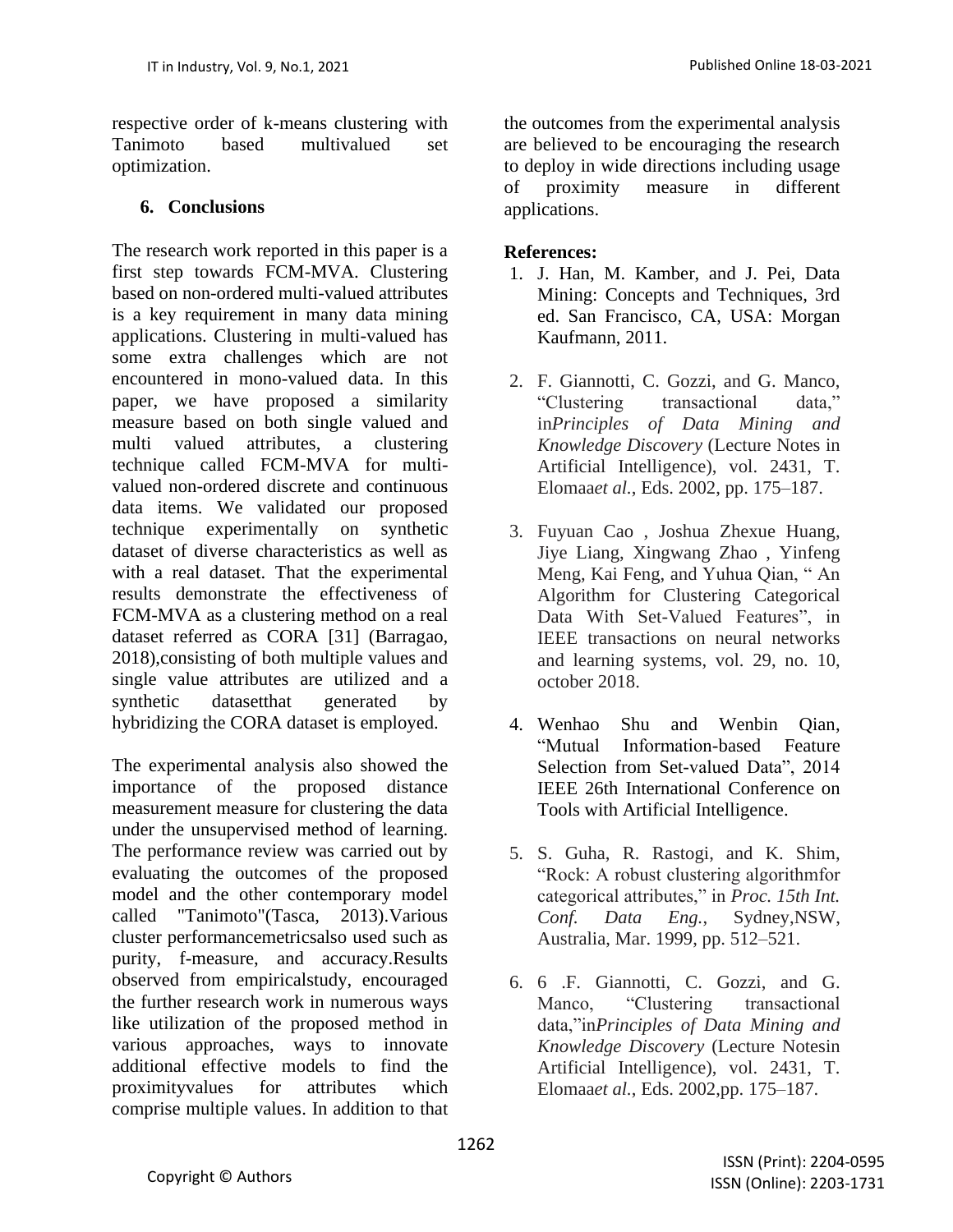- 7. Joshi, A.; Kaur, R.: A review: comparative study of various clusteringtechniques in data mining. Int. J. Adv. Res. Comput. Sci.Softw. Eng. **3**(3), 67–70 (2013)
- 8. Ghosh, S.; Dubey, S.K.: Comparative analysis of k-means andfuzzy c-means algorithms. Int. J. Adv. Comput. Sci. Appl.(IJACSA) **4**(4), 35–39 (2013).
- 9. Velmurugan, T.: Performance based analysis between *k*-means9and fuzzy *C*means clustering algorithms for connection orientedtelecommunication data. Appl. Soft Comput. **19**, 134–46 (2014).
- 10. Wang, C.;Dong, X.;Zhou, F.;Cao,L.; Chi, C.-H.: Coupled attributesimilarity learning on categorical data. IEEE Trans. Neural Netw.Learn. Syst. **26**(4), 781–97 (2015).
- 11. Mukhopadhyay, A.; Maulik, U.; Bandyopadhyay, S.; Coello,C.A.C.: Survey of multiobjective evolutionary algorithms for datamining: part II. IEEE Trans. Evolut. Comput. **18**(1), 20–35 (2014)
- 12. Y.-I. Kim, D.-W. Kim, D. Lee, and K. H. Lee, "A cluster validation index for GK cluster analysis based on relative degree of sharing," *Information Sciences*, vol. 168, no. 1–4, pp. 225– 242, 2004.
- 13. M. Zhang, W. Zhang, H. Sicotte, and P. Yang, "A new validity measure for a correlation-based fuzzy c-means clustering algorithm," in *Proceedings of the 31st IEEE Annual International Conference of the IEEE Engineering in Medicine and Biology Society (EMBC*

*'09)*, pp. 3865–3868, Minneapolis, Minn, USA, September 2009.

- 14. Ahmed MN, Yamany SM, Mohamed N, Farag AA, Moriarty T. A modified fuzzy c-means algorithm for bias field estimation and segmentation of MRI data. IEEE Trans Med Imaging 2002; 21:193–9.
- 15. B. Rezaee, "A cluster validity index for fuzzy clustering," *Fuzzy Sets and Systems*, vol. 161, no. 23, pp. 3014– 3025, 2010.
- 16. Bouveyron, C. and Brunet-Saumard, C., 2014. Model-based clustering of highdimensional data: A review. *Computational Statistics & Data Analysis*, 71, (March 2014) pp.52-78.

17 Banka, H. and Dara, S., 2015. A Hamming distance based binary particle swarm optimization (HDBPSO) algorithm for high dimensional feature selection, classification and validation. *Pattern Recognition Letters*, 52, (2015), pp.94-100.

18. Hedjazi, L., Aguilar-Martin, J., Le Lann, M.V. and Kempowsky-Hamon, T., 2015. Membership-margin based feature selection for mixed type and highdimensional data: Theory and applications. *Information Sciences*, 322, (2015), 174-196.

19 Duda, R. H. (2001). Pattern Classification and Scene Analysis. *A Wiley-Interscience Publication, New York: Wiley,*.

20. Džeroski, S. (2003). Multi-relational data mining: an introduction. *ACM SIGKDD Explorations Newsletter, 5.1*, 1- 16.

21. Aha, D. W. (1992). Tolerating noisy, irrelevant and novel attributes in instance